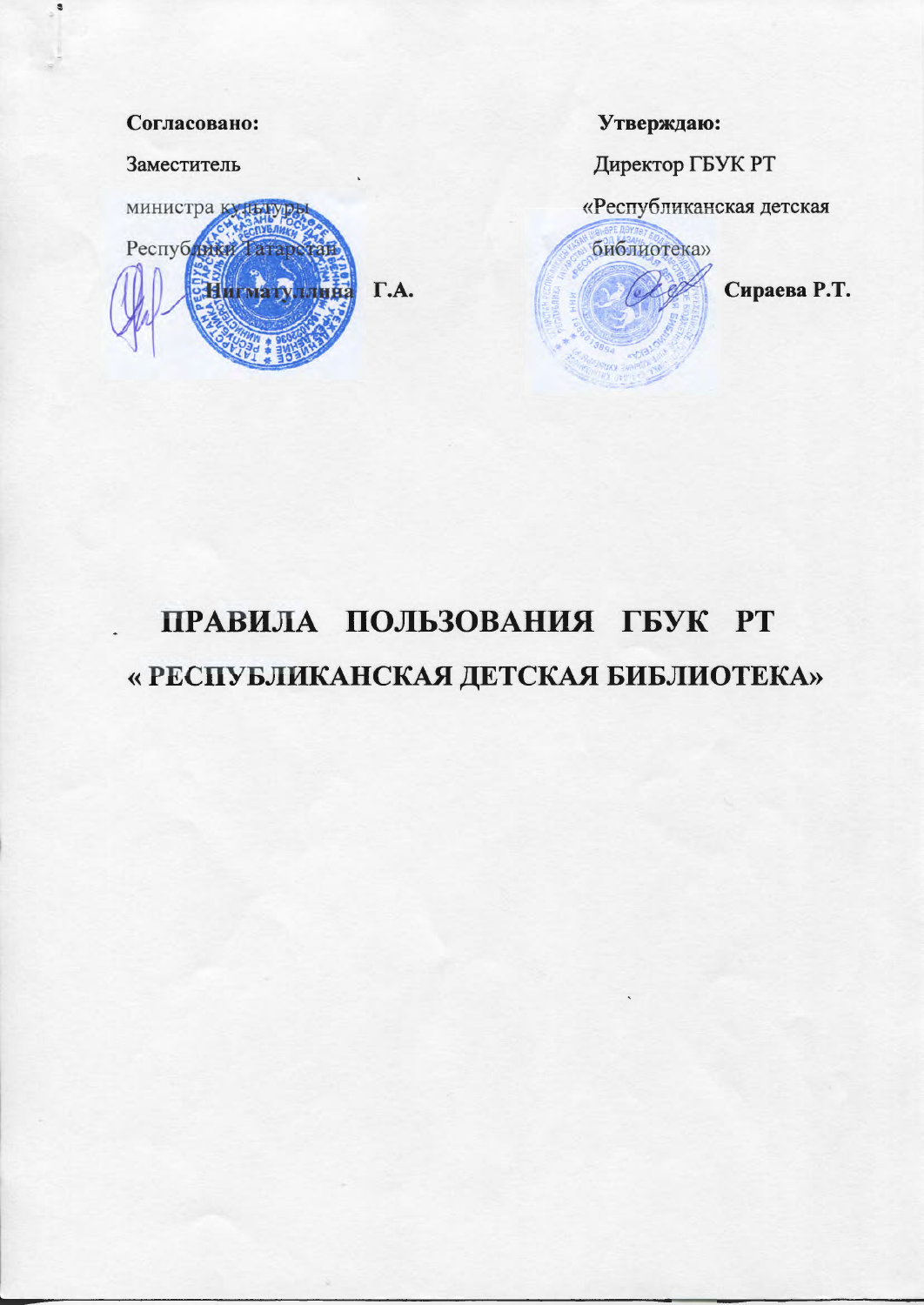## I. Общие положения

1.1. Государственное бюджетное учреждение культуры Республики Татарстан далее «Республиканская библиотека» (именуемая Библиотека) детская является специализированным информационным, культурным и досуговым учреждением.

Располагает организованным фондом тиражированных документов И предоставляет их во временное пользование детям и подросткам до 14 лет, руководителям детского чтения (учителям, воспитателям, сотрудникам организаций и учреждениям, работающих с детьми и родителями). Под «документами» в настоящих Правилах понимаются все виды изданий (книги, газеты, журналы, иные печатные и тиражированные материалы) на всех видах носителей, которые внесены в фонд Библиотеки и учитываются установленным порядком.

1.2. Настоящие «Правила» разработаны в соответствии с Федеральным Законом «О библиотечном деле», Законом Республики Татарстан «О библиотеках и библиотечном деле», Гражданским Кодексом Р.Ф. (гл.4).

1.3. Библиотека в своей деятельности реализует принцип приоритета прав детей и подростков, создания условий д ля реализации конституционного права юных граждан на свободный и равный доступ к информации, достижениям мировой способствует формированию информационных культуры, потребностей, самообразованию и самовоспитанию личности. (Конституция РФ ст. 2, ст. 29; Конвенция ООН о правах ребенка ст. 13, 17; Устав РДБ РТ).

 $1.4.$  Права ребенка приоритетны по отношению правам иных  $\mathbf K$ физических, юридических лиц (Конвенция ООН о правах ребенка.ст.3; Федеральный Закон от 24.07.1998 №124-ФЗ "Об основных гарантиях прав ребенка в Российской Федерации (принят ГД ФС РФ 01.07.1998) гл. 1 ст. 5).

1.5. Библиотека работает с 9.00 до 18.00. для читателей с 10.00 до 18.00

С 9.00 до 10.00 - внутренняя работа.

Выходные дни: воскресенье, понедельник.

В летний период: суббота, воскресенье.

Последний четверг каждого месяца - санитарный день.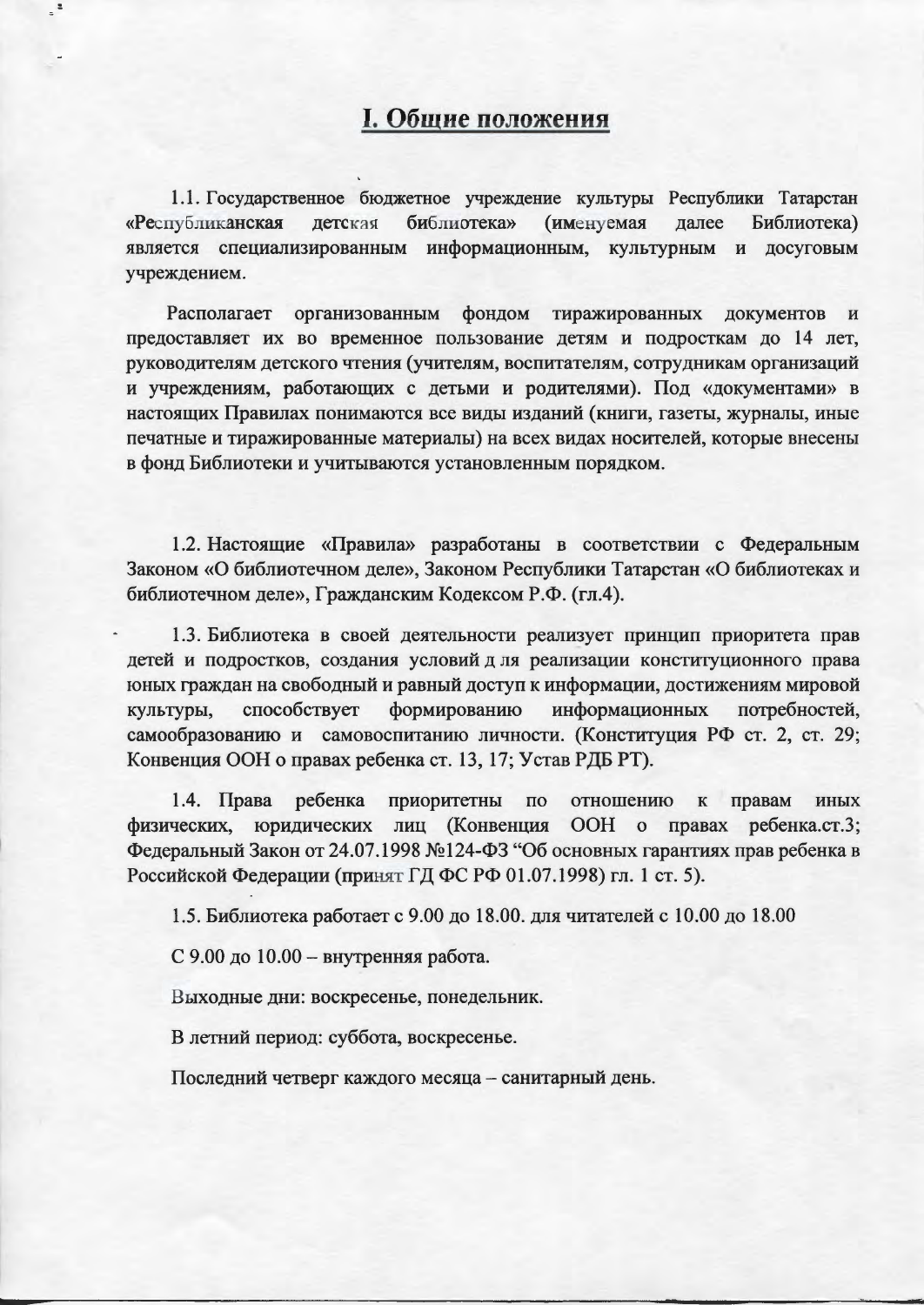### II. Права пользователей библиотеки

2.1. Пользователями (читателями) Библиотеки могут быть:

- все несовершеннолетние граждане до 14 лет (дошкольники, учащиеся 1-9 классов);

- сотрудники организаций и учреждений, профессионально занимающиеся проблемами детской литературы и детского чтения и работающие с детьми;

- учителя, воспитатели, родители, дети которых записаны в Библиотеку, учащиеся 10-11 классов, студенты высших и средне-специальных учебных заведений, все остальные граждане, проявляющие интерес к проблемам детской литературы, детского чтения.

Эти категории пользователей пользуются абонементом и читальным залом Библиотеки бесплатно.

2.2. Граждане, имеющие временную регистрацию (проживающие) в Казани пользуются читальным залом бесплатно, абонементом под залог (платно).

2.3. Юридические лица пользуются фондами Библиотеки на основе договоров (ФЗ п. 6 ст. 13).

2.4. Пользователи Библиотеки имеют право получить бесплатно:

- полную информацию о составе фондов через систему каталогов и картотек, другими формами библиотечного информирования;

- информацию о наличии в фонде конкретных документов;

- информацию из сети интернет (только для детей и подростков до 14 лет) для помощи в учебе и самообразовании;

-консультативную помощь в поиске и выборе источников информирования;

- во временное пользование любой документ из фонда читального зала.

2.5. Пользователи Библиотеки имеют право на предоставление платных услуг в соответствии с «Перечнем платных услуг» в РДБ, утвержденным директором Библиотеки.

2.6. Пользователи Библиотеки имеют также право:

- участвовать во всех мероприятиях, проводимых Библиотекой;

- высказывать свои мнения и суждения о деятельности Библиотеки и отдельных работников;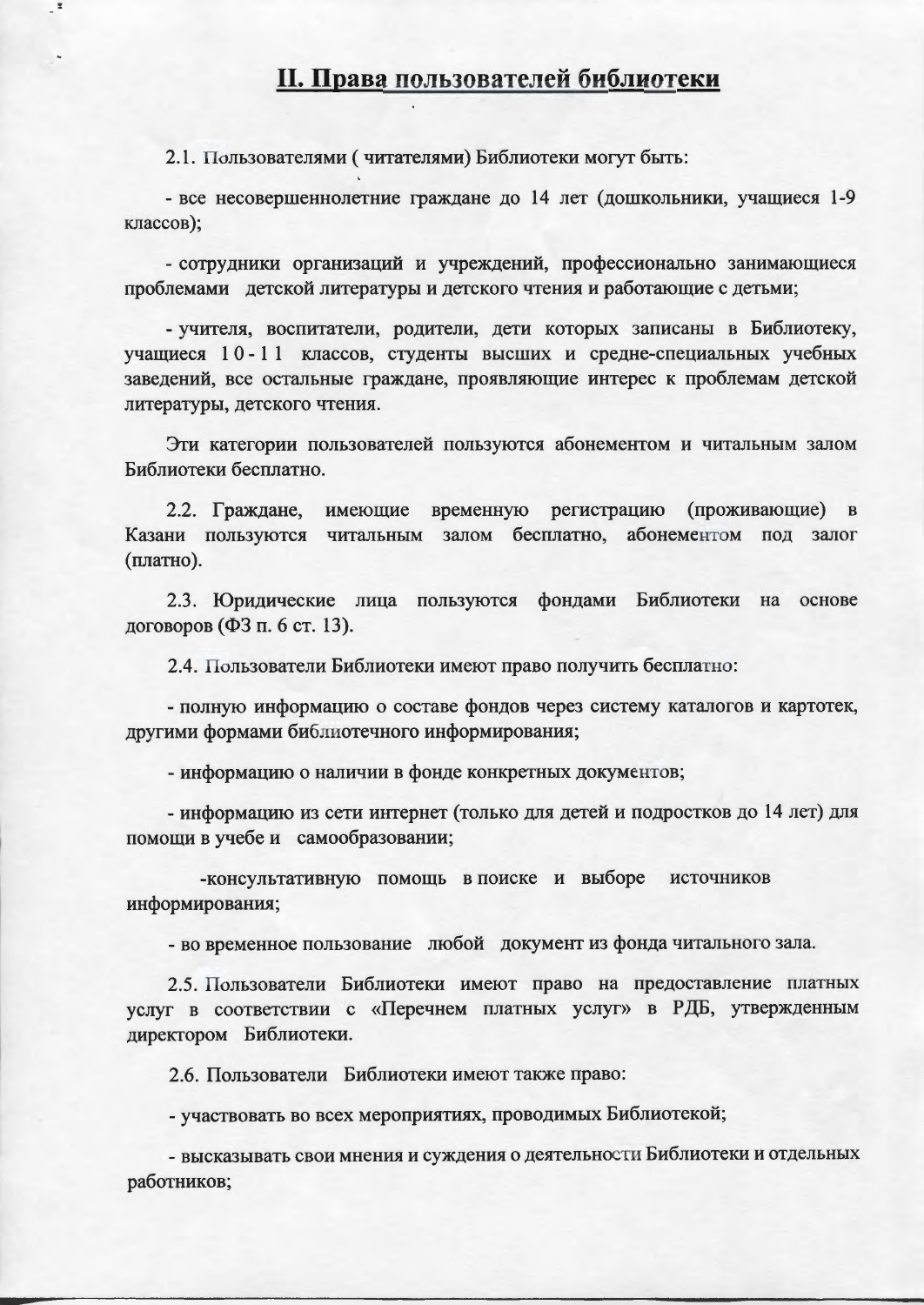- вносить предложения по улучшению работы Библиотеки.

# Ш. Ответственность пользователей Библиотеки

3.1. Пользователи обязаны соблюдать правила Библиотеки, уважать труд сотрудников (ФЗ ст. 9).

3.2. Пользователи, нарушившие Правила причинившие ущерб и Библиотеке либо (физическая порча документов, утеря документа, собой нарушение сроков возврата документов, что влечет  $3a$ ущемление прав других пользователей библиотек), должны компенсировать его в следующем порядке:

3.2.1. При утере или порче документов из фонда Библиотеки обязаны:

- заменить их соответственно такими же или признанными Библиотекой равноценными;

- при невозможности замены - возместить их стоимость, из расчета рыночной стоимости утерянного документа на данный момент времени;

- возместить стоимость копии утерянного или испорченного документа.

3.2.2. В случае несвоевременного возврата изданий и непринятия мер к продолжению срока пользования с пользователя взимается штраф за просрочку исполнения обязательств в размере, установленном Библиотекой и утвержденном директором (ГК РФ ст.12).

3.2.3. За утерю иных документов из фондов Библиотеки, причинение нарушение сроков возврата невосполнимого ущерба или вреда  $\mathbf{M}$ несовершеннолетними пользователями ответственность несут их родители, заведения, воспитательные и лечебные опекуны, попечители, учебные учреждения, под надзором которых они состоят (ГК РФ п.4.1. ст. 22).

3.2.4. В иных случаях за нанесение вреда имуществу или персоналу Библиотеки пользователи несут ответственность в соответствии с действующим законодательством (ГК РФ, УК РФ).

3.3. При получении документа пользователь обязан:

- тщательно его просмотреть и в случае обнаружения каких-либо дефектов сообщить об этом библиотекарю, который обязан сделать соответствующие пометки на выдаваемом документе;

- бережно относиться к документам из фонда Библиотеки, не делать в них пометок, не вырывать и не загибать страницы, не выносить из помещения (отдела), если документы не оформлены библиотекарем, возвращать их в установленные сроки;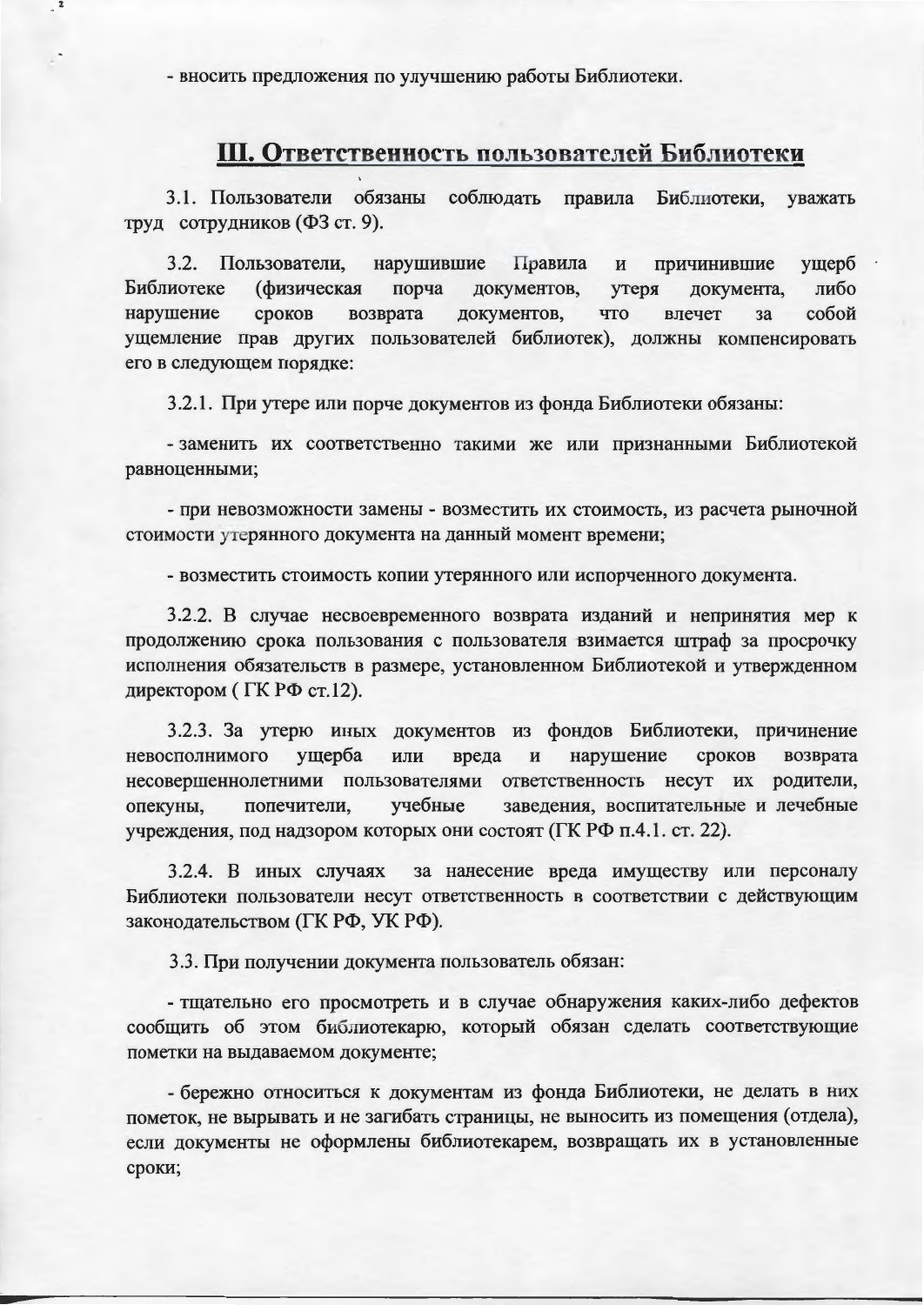- расписываться за каждый полученный в Библиотеке документ (кроме дошкольников и учащихся 1 - 4 классов).

3.5. Формуляр читателя и книжный формуляр являются документами, удостоверяющими дату и факт выдачи документов приема **HX**  $\mathbf{H}$ библиотекарем.

3.6. Пользователь также обязан:

- 3

- бережно относиться к имуществу Библиотеки;

- не нарушать расстановки фондов в отделах с открытым доступом к ним, не вынимать карточек из каталогов и картотек;

- не вносить в помещения Библиотеки книги и другие документы, не принадлежащие библиотеке либо оставлять их в гардеробе;

- не входить в верхней одежде в помещения отделов Библиотеки (одежду сдавать в гардероб).

3.7. Соблюдать правила поведения в общественных местах.

# **IV. Правила Библиотеки**

4.1 Правила Библиотеки определяются в соответствии со ст. 13 Федерального Закона «О библиотечном деле», гл. 4 ГК РФ, ст. 20 Закона РТ «Об авторском праве и снятии прав», Уставом библиотеки.

## **V. Обязанности Библиотеки**

5.1. Библиотека обязана:

- ознакомить пользователя с «Правилами пользования Библиотекой»;

- создавать все условия для осуществления права пользователя на свободный доступ к информации и документам из фондов Библиотеки, обеспечивать высокую культуру обслуживания;

- изучать и максимально полно удовлетворять запросы пользователей (не допускается использование сведений о пользователе и его чтении в любых целях, кроме научных);

библиотечно-библиографическое и информационное - осуществлять обслуживание с учетом требований времени;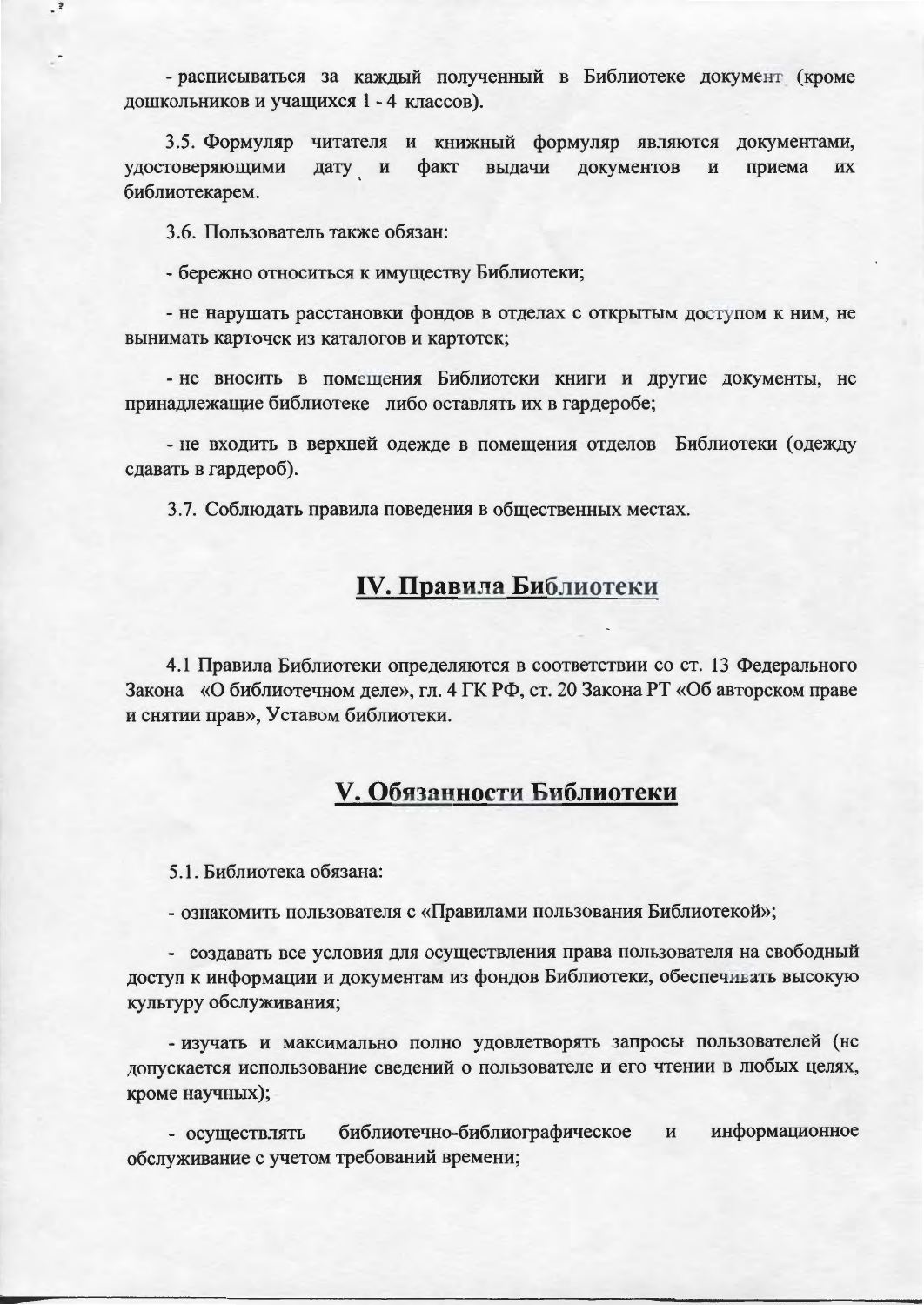формированию пользователей информационных - содействовать  ${\bf y}$ потребностей, применять меры по привлечению пользователей в Библиотеку;

- сотрудникам следить за своевременным возвратом в Библиотеку выданных документов;

- осуществлять учет, хранение и использование фондов Библиотеки в соответствии с установленными правилами, обеспечивающие их сохранность и рациональное использование (ФЗ ст. 12).

## VI. Порядок записи пользователей в Библиотеку

6.1. Запись в Библиотеку осуществляется по предъявлению документа, удостоверяющего личность. Дети до 14 лет записываются на основании документа удостоверяющего личность их законных представителей (паспорта) и их поручительства (ГК РФ п.1 ст.26, п. 1.3. ст. 28; ФЗ п.4 ст.7).

6.2. При записи в Библиотеку пользователь должен ознакомиться с Правилами пользования Библиотекой и подтвердить обязательство их выполнения своей подписью в читательском формуляре. Родители, опекуны, попечители, иные законные представители должны ознакомиться с Правилами пользования Библиотекой и письменно (своей подписью в поручительстве) заверить обязанность их соблюдения.

6.3. При перемене места жительства, изменении фамилии и иных изменениях пользователь должен сообщить об этих изменениях в Библиотеку.

# VII. Правила пользования абонементсм

обслуживания, форма индивидуального  $7.1.$ Абонемент осуществляющая выдачу документов для использования вне Библиотеки на определенный срок и на определенных условиях.

7.2. Основные группы пользователей (см. п.2.1 Правил) имеют право бесплатного пользования абонементом Библиотеки. Остальные (см. п.2.3.) могут пользоваться абонементом под залог.

7.3. При получении документов пользователь обязан тщательно его просмотреть и в случае обнаружения дефектов сообщить библиотекарю, который обязан сделать соответствующие пометки на выдаваемом документе.

За каждый полученный документ пользователь (кроме дошкольников и  $7.4.$ учащихся 1-4 классов) обязан расписаться в формуляре.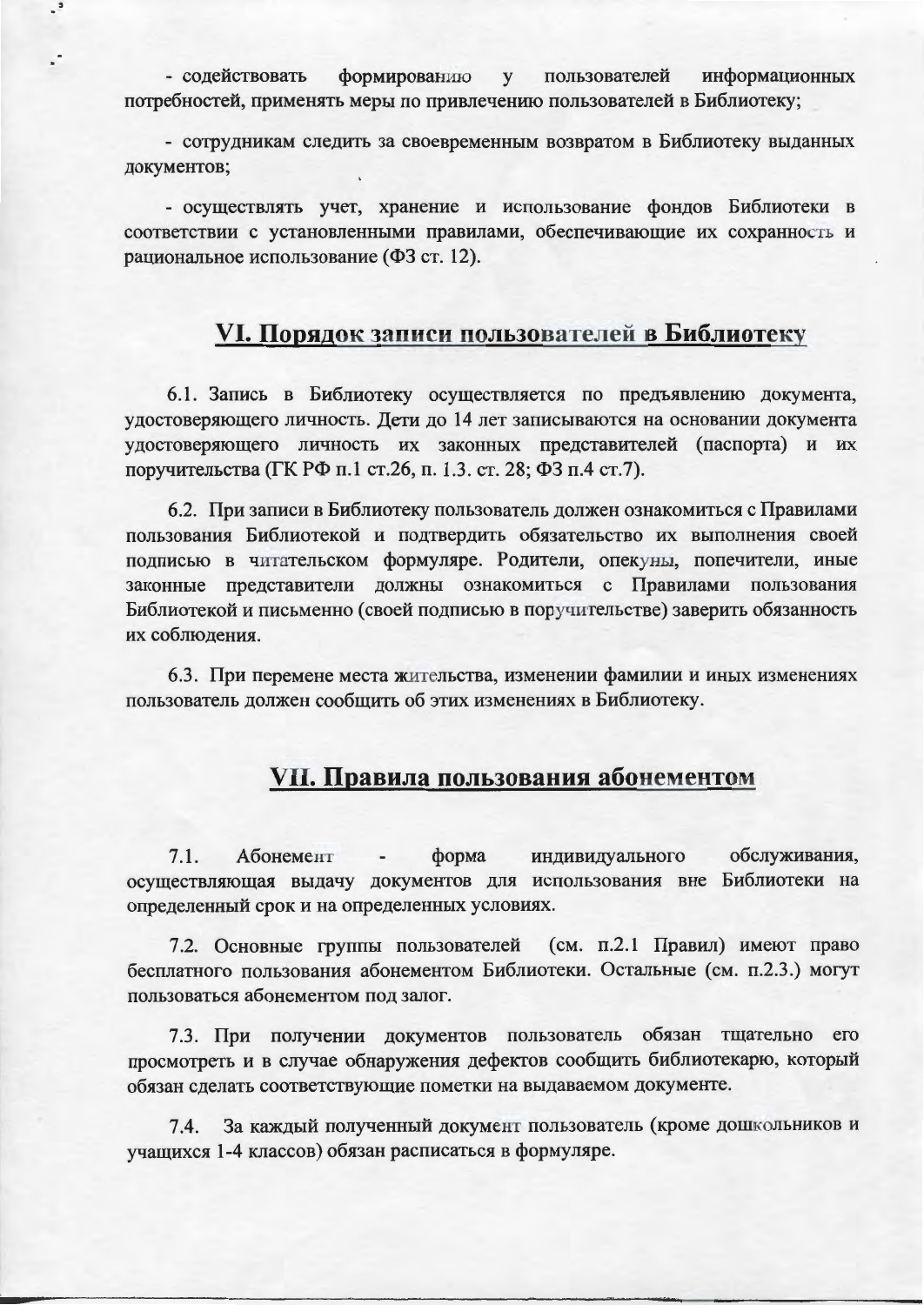$7.5.$ Пользователь может получить единовременно не более 5 экземпляров книг, кинофотодокументов, журналов на срок до 15 дней.

7.6. Срок пользования документами может быть продлен не более одного раза.

7.7. Библиотекарь обязан систематически следить за своевременным возвращением в библиотеку выданных документов. Через 30 дней библиотекарь напоминает читателю (письменно или по телефону) о необходимости возврата документов. Если документы не возвращены, то Библиотека может принять штрафные санкции:

- ввести штраф (неустойку) за каждое издание и каждый просроченный день в сумме 50 коп. (ГК РФ ст. 224-336); в соответствии с «Перечнем платных услуг ГБУК РТ «Республиканская детская библиотека»;

-лишить права пользования абонементом на определенный срок или постоянно.

## **VIII. Правила пользования читальным залом.**

8.1. Читальный зал - структурное подразделение Библиотеки с помещением для чтения и предоставлением возможности пользоваться произведениями печати и иными документами в помещении Библиотеки.

8.2. Основные группы пользователей  $(\Pi.$  $2.1.$ настоящих Правил) обслуживаются в читальном зале по предъявлению читательского билета.

8.3. Читальный зал предоставляет право пользоваться любым документом из фонда Библиотеки, либо его копией на бумажных или иных носителях.

8.4. Число документов, выдаваемых пользователю в читальном зале, не ограничивается.

8.5. Редкие и ценные издания, единственные экземпляры документов, учебные пособия, документы, полученные из других библиотек либо их копии на бумажных или иных носителях, выдаются только в читальном зале.

8.6. Документы, взятые в читальном зале, не разрешается выносить в другие отделы Библиотеки. Исключение составляют документы, запрашиваемые пользователем для снятия ксерокопии. Пригодность документа к ксерокопированию определяет библиотекарь читального зала.

8.7. За нанесенный ущерб фондам пользователь несет ответственность в соответствии с п. 3.2. настоящих Правил.